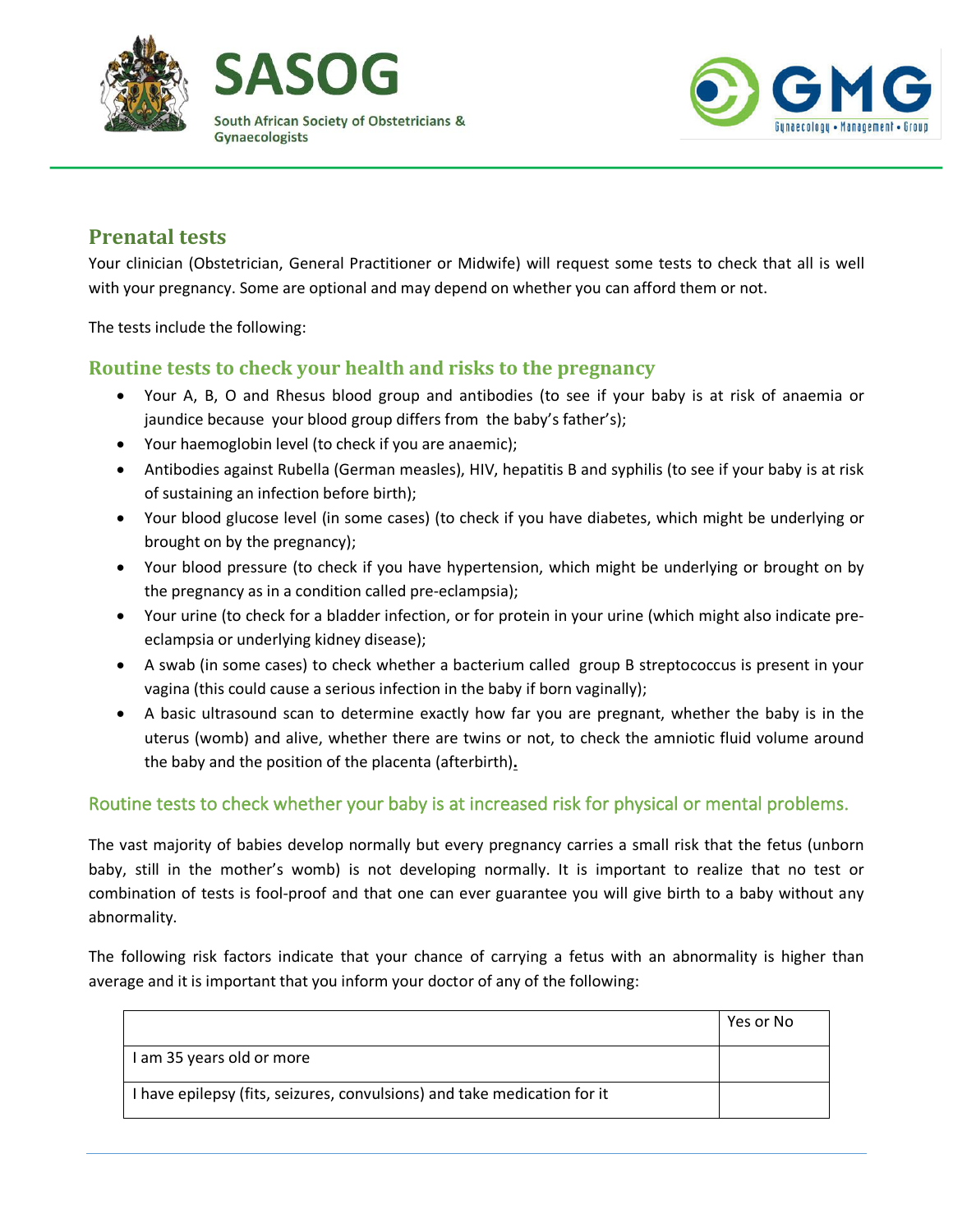

| I have diabetes                                                                                                          |  |
|--------------------------------------------------------------------------------------------------------------------------|--|
| I take medication for a chronic condition                                                                                |  |
| I have used over-the-counter medication/herbal remedies/traditional medicine                                             |  |
| during this pregnancy                                                                                                    |  |
| I took medication for a chronic condition within 3 months before falling pregnant                                        |  |
| I did not take vitamin supplements before I fell pregnant                                                                |  |
| I have had a previous pregnancy with an abnormal fetus                                                                   |  |
| I have lost a previous pregnancy at a late stage                                                                         |  |
| I have had more than 1 previous miscarriage                                                                              |  |
| I or my partner or one of our family members was born with an abnormality                                                |  |
| I or my partner or one of our family members suffer from mental impairment                                               |  |
| I or my partner or one of our family members had a termination (abortion) for an                                         |  |
|                                                                                                                          |  |
| abnormal pregnancy                                                                                                       |  |
| There is a genetic (inherited, familial) condition in my or my partner's family                                          |  |
| I have smoked during this pregnancy                                                                                      |  |
| I have used alcohol during this pregnancy                                                                                |  |
| have used recreational drugs during<br>this<br>pregnancy<br>(Marijuana,<br>TIK,<br>methamphetamine, heroin, cocaine etc) |  |
|                                                                                                                          |  |

Available tests include prenatal screening tests and prenatal diagnostic tests. These tests are optional, but may provide valuable information for the management of the pregnancy.

## **Screening and diagnostic tests**

**Screening tests** are tests that can be done on everyone who wants it, but they do not give a definitive answer about whether a condition (for example Down syndrome) is present or absent. They only give an indication of the likelihood of the condition being present, expressed either in numbers (risk of 1 in xxx) or as low, intermediate, or high risk. The majority (but not all) of affected individuals would have a "high risk" result on their screening test. The proportion of individuals with the abnormality who are identified by the test is called the sensitivity or detection rate. The proportion of normal individuals that received a "high risk" result is called the false positive rate. The abnormal fetuses that had a "low risk" result are missed by the screening test and called false negative results. Ideally, a screening test needs a high sensitivity (although it is never 100%) and low false positive rate (although it is never 0%).

**Diagnostic tests** on the other hand give a definitive answer about whether this condition is present or absent. Diagnostic tests have some features that make them unsuitable for use on a wide scale, such as risk or cost associated with the test or limited availability. The choice of a specific diagnostic test depends on the specific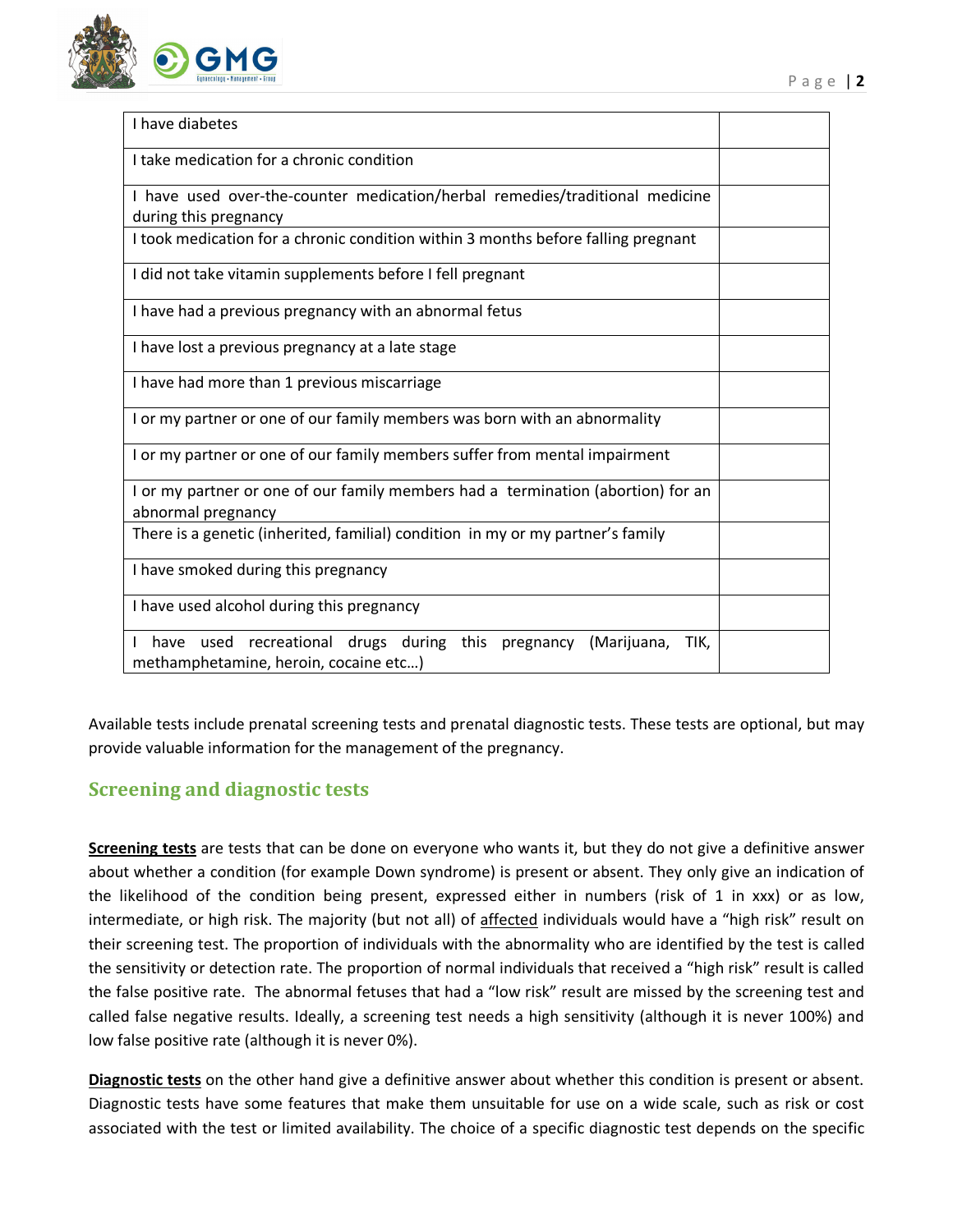

condition that one wants to detect or exclude. Options for diagnostic tests include ultrasound examinations by an expert (e.g. for physical defects in the fetal body parts) or invasive procedures where a needle is passed through the mother's skin and into the womb to obtain samples (specimens) for genetic or infective testing (chorionic villus sampling to obtain a piece of placental tissue, amniocentesis to draw some of the fluid that surrounds the fetus, cordocentesis to draw blood from fetal blood vessels in the umbilical cord which is located outside the fetal body but connects the fetus to the afterbirth). All invasive tests carry a risk of miscarriage (approx. 1:200). More information regarding specific invasive tests can be provided by your obstetrician or genetic counsellor.

The following screening tests are available.

## **Screening tests for physical abnormalities**

#### 1. **Blood test (biochemical screening):**

*Maternal serum Alpha-Feto-Protein (MSAFP)* is a blood test done between 15 and 19 weeks and helps to detect fetal spina bifida (open spine) as the level of this chemical substance is increased when the fetal spine has not closed properly, which will result in disability. It does not add value if the anatomy scan will be performed by an expert but does help when done by the general obstetrician. MSAFP can detect 60% of fetuses with spina bifida with a 5% false positive rate. If the MSAFP result is abnormal, it is essential to have a detailed assessment by an expert.

#### **2. Ultrasound examination:**

The detection rate for abnormalities of the fetal body parts varies. It strongly depends on the scanning conditions, the expertise of the operator and the time available for the scan. Defects in certain organs are far more difficult to detect than defects in other parts. Some defects only appear late in pregnancy and some can only be seen after birth. The detection rate is considerably lower if technical limitations result in poor image quality. This can be related to maternal overweight, early or late stage of the pregnancy, reduced or increased amount of fluid around the baby, presence of more than one baby, unfavourable fetal or placental position, presence of fibroids (benign growths of the muscle fibres of the womb) or abdominal scars etc.

It is impossible to detect all fetal abnormalities before birth. As a general rule of thumb, only about 50% of serious abnormalities are detected by a routine anatomy scan (and 50% not). When experts perform such a scan, the detection rate is significantly higher (around 75%) as they have undergone extensive special training and therefore are more experienced than general obstetricians. An expert scan is usually far more expensive than a routine scan since experts also use more expensive equipment and spend more time on the examination. The number of experts in the country is insufficient to cover all pregnancies. It is therefore generally advisable that their services are predominantly used for pregnancies with risk factors or when the routine scan by the obstetrician raises any concern.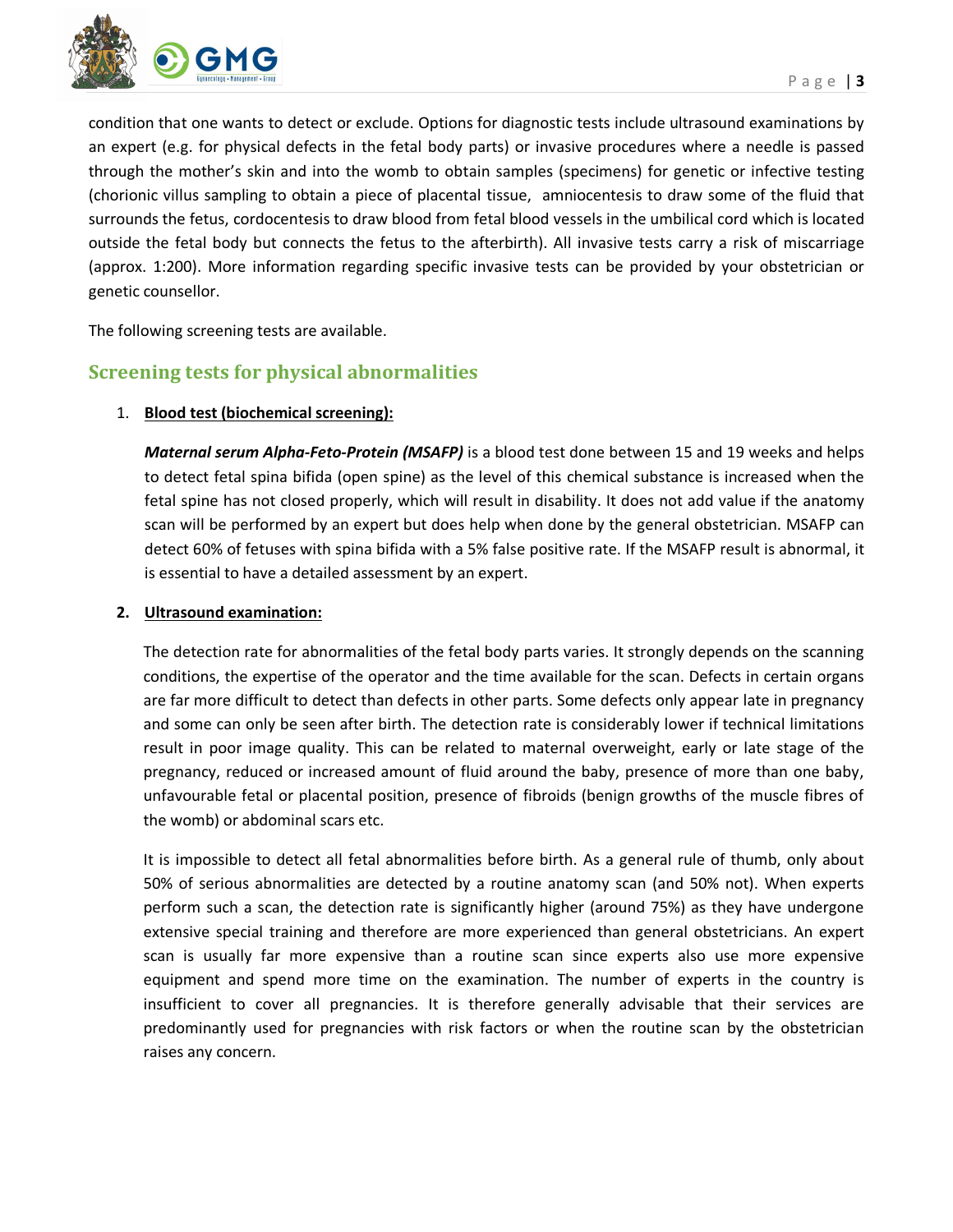

### **Screening tests for genetic diseases.**

The main aim is to detect fetuses at high risk of Down syndrome as this is the most common of the genetic conditions with significant consequences. Many different tests are available and they can also be used in a variety of combinations. In general, the more expensive the tests, the higher the detection rate AND the lower the false positive rate. This translates in a lower chance of a missed diagnosis of Down syndrome AND a lower chance of receiving a "high risk" result which raises the need for further tests, possibly even invasive diagnostic procedures. As the risk of Down syndrome is very much influenced by the age of the mother (see table below), her age is always taken into consideration when the risk is calculated. It is actually rather the age of the egg that was fertilised that matters and therefore you must inform your doctor if that age differs from yours. Age however also influences the accuracy of many of the screening tests and the accuracy figures quoted in this document are typical for 30 year old women (eggs). For women considerably younger than this, the risk for Down syndrome is quite low and most tests are less likely to give a false positive result but there is a higher chance of missing Down syndrome (i.e. lower detection rate). The opposite is true for women significantly older than 30 – they have a higher detection rate but also a higher chance of receiving a false positive result.

### **1. Blood tests (biochemical screening based on levels of specific chemical substances in the mother's blood):**

- Maternal blood test for PAPP-A and free β-HCG, done at 8-14 weeks (early is best**).**
- Maternal blood test for AFP, HCG and estriol (Triple test), done at 15-20 weeks.
- A scan is needed before any of these blood tests to check exactly how far you are pregnant and to exclude twins or miscarriage. These blood tests have a 60% sensitivity for Down syndrome (i.e. can detect 6 out of 10 fetuses with Down syndrome) and a 5% false positive rate, at a risk cut-off of approx. 1:300.
- Cell free DNA testing, also called NIPT (Non-Invasive Prenatal Testing). This test is very accurate for Down syndrome (more than 99% sensitivity and less than 1% false positive rate). It can be performed any time after 10 weeks, but also requires a scan beforehand to exclude problems such as a major physical fetal abnormality, a multiple pregnancy or miscarriage. NIPT is currently very expensive and not covered by most medical schemes. It can test for many other genetic conditions apart from Down syndrome and therefore requires quite extensive counselling beforehand.

#### **2. Ultrasound assessments (sonogram, scan, sonar):**

- "Simple NT scan", done at 11 13 weeks and 6 days. The name "NT" refers to the measurement of the nuchal translucency thickness, a fluid collection in the fetus' neck which is thickened in most fetuses with Down syndrome. This has a 70% detection rate and a 5% false positive rate at a risk cut-off of 1:300 when done by an experienced practitioner.
- "Extended NT scan", done at 11 13 weeks and 6 days. This includes not only the NT measurement but also assessment of the nasal bone, fetal blood flow patterns and detailed fetal anatomy. The sensitivity of this sort of scan for Down syndrome is about 85% and the false positive rate 5% for a risk cut-off of 1:100 to 1:200. There are very few people in this country trained to do this.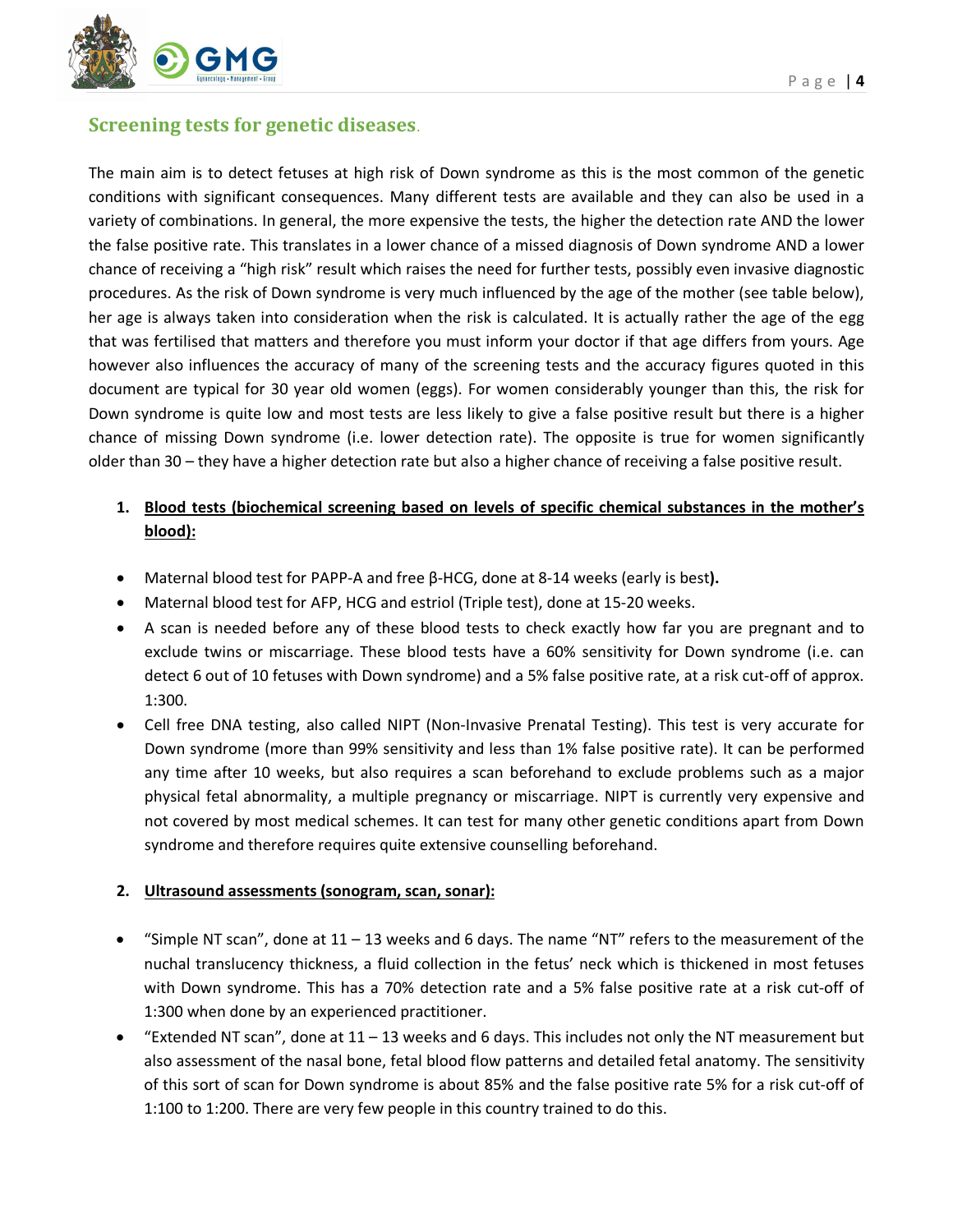

- "Routine fetal anatomy scan" by your obstetrician, done at  $18 22$  weeks. This has only about 40% sensitivity for Down syndrome, in other words it would NOT detect the majority of fetuses with Down syndrome.
- "Genetic sonogram" by an expert, done at 18-22 weeks. This is a more detailed ultrasound examination including a long list of subtle ultrasound markers of a fetal chromosomal abnormality. This has roughly 75% sensitivity and a 10% false positive rate.

### **3. Combinations:**

- Maternal blood test in the first AND second trimester. The combined detection rate for Down syndrome is 80-85% and false positive rate 10% for a risk cut-off of approx. 1:300 for each sample (if the result is only calculated and used after the second sample, the false positive rate could be lower).
- Maternal blood test in the first trimester together with a "simple NT" scan". This is called "the early combination test" and has a sensitivity of 85% for Down syndrome and 5% false positive rate at a risk cut-off of 1:300.
- Maternal blood test in the first trimester together with an "extended NT scan" by an expert. This can have a sensitivity of 95% for a false positive rate of around 3%.

| <b>Test</b>                                                     | Detection rate for | Detection rate for physical |  |  |
|-----------------------------------------------------------------|--------------------|-----------------------------|--|--|
|                                                                 | Down syndrome      | fetal abnormalities         |  |  |
| <b>First trimester</b>                                          |                    |                             |  |  |
| Biochemistry (PAPP-A, b-HCG)                                    | 60%                | 0%                          |  |  |
| Simple NT scan                                                  | 70%                | 30%                         |  |  |
| <b>Extended NT scan</b>                                         | 85%                | 40%                         |  |  |
| Combination test (Simple NT)                                    | 80%                | 30%                         |  |  |
| Combination test (Extended NT)                                  | 95%                | 40%                         |  |  |
| <b>NIPT</b>                                                     | 99%                | 0%                          |  |  |
| <b>Second Trimester</b>                                         |                    |                             |  |  |
| Biochemistry (Triple test, incl MSAFP)                          | 60%                | 60% for open spina bifida   |  |  |
| first<br>Biochemistry<br>AND<br>second<br>trimester             | 80%                | 60% for open spina bifida   |  |  |
| Fetal anatomy scan by<br>general<br>obstetrician or sonographer | 40%                | 45-50%                      |  |  |
| Expert scan                                                     | 75%                | 75%                         |  |  |

### **SUMMARY of screening options**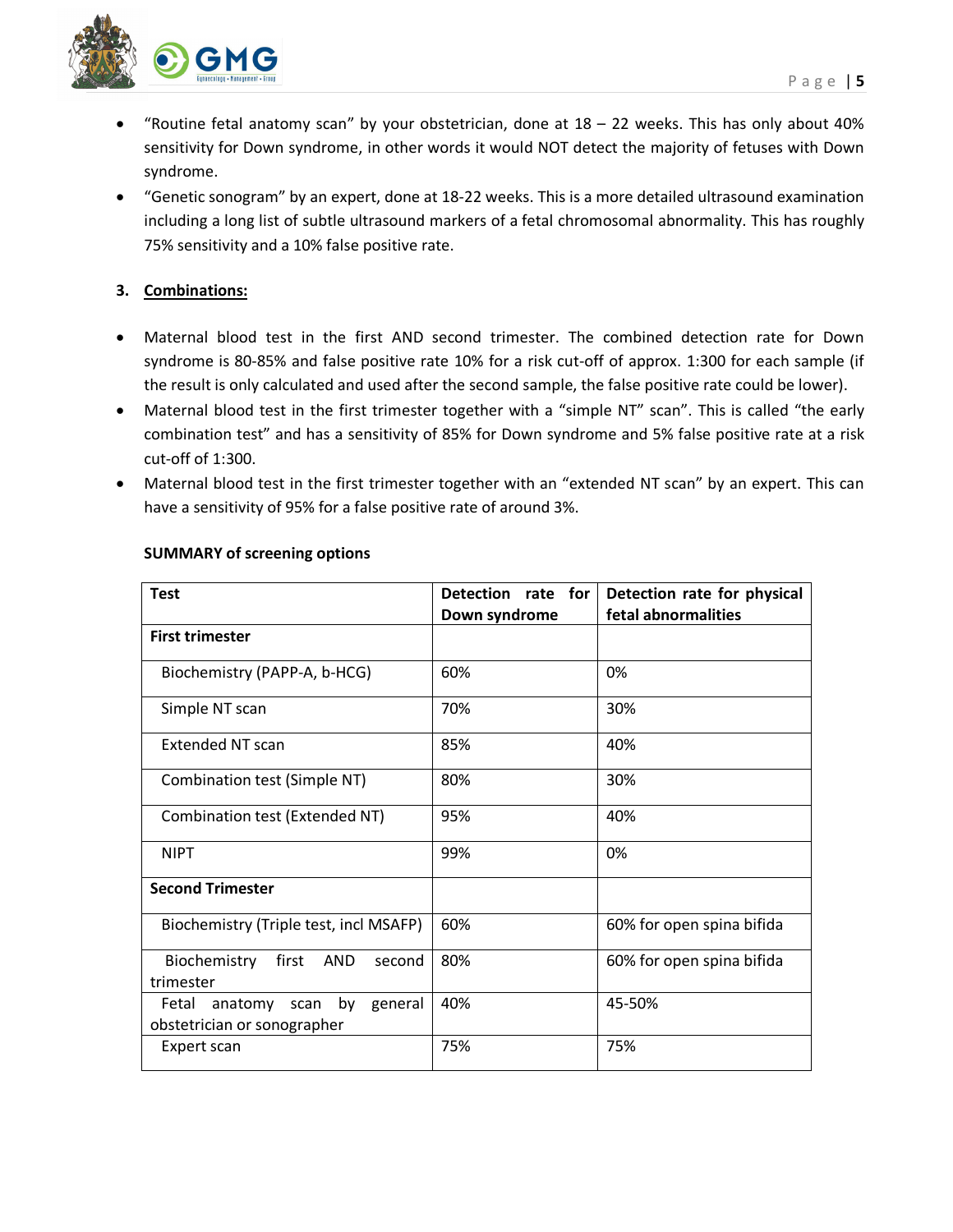

If money wasn't an issue and there were more than enough experts in the country, the very best screening would be a combination of NIPT WITH an expert NT scan AND an expert fetal anatomy scan AND a repeat expert scan in the last trimester. This combination could theoretically detect 99% of all Down syndrome fetuses, a whole list of other genetic conditions as well as the majority of physical fetal abnormalities. This approach, even though some patients may choose this, is however very expensive (costs amounting to more than R15 000 per pregnancy) and is simply not available for all pregnancies for the near future. This is not only the situation in South Africa but also in many developed countries. For this reason, alternative screening strategies can be considered as acceptable, with some form of triaging according to risk.

**In low risk pregnancies:** First AND second trimester blood test (with Down syndrome risk recalculated after the second one) PLUS a first AND second trimester scan by the general obstetrician. Referral to an expert is recommended if the first or combined blood test results show a high risk of Down syndrome, if the MSAFP level is raised or if the obstetrician is concerned about anything on the scans. The expert will then reassess all findings and advise on further testing or management, as indicated. If the scans are normal and referral to an expert is not planned or possible, NIPT is offered if the risk for Down syndrome is higher than 1:1000. Screening results lower than that are usually only communicated telephonically by administrative staff and not followed by further testing.

**In high risk pregnancies:** First trimester blood test + extended NT scan if available. If this demonstrates a low risk (<1:1000), no further testing is recommended. If it indicates a high risk for Down syndrome (>1:100), an invasive test (usually amniocentesis or chorionic villus sampling) is offered. For an intermediate risk (1:100 – 1:1000) the possibilities would include a diagnostic test, NIPT or reassessment by an expert genetic sonogram. If the high risk patient has no access to an extended NT scan, then NIPT can be considered with an expert second trimester scan if needed.

### **Information that will be given to you after the screening**

- The risk that your fetus has Down syndrome, based on the test result(s)
- Any other conditions for which there is an increased risk, based on your history or the test result(s)
- Any physical abnormality detected in any of the fetal organs or structures
- Any ultrasound "soft markers" that may affect the health of the fetus and require further assessment
- The fetal gender, only if you wish to know this

### **Genetic counselling**

These options can be confusing. If you require more information, and especially if you have a family history of a genetic condition, a session with a genetic counsellor is advisable. This session will include a detailed family and pregnancy history, and provision of detailed information on the pros and cons of the different screening options, as well as any other knowledge required to make a fully informed decision. Where there is a family history of a rare genetic condition or in more complex situations, referral to a medical geneticist (rather than a counsellor) may be indicated.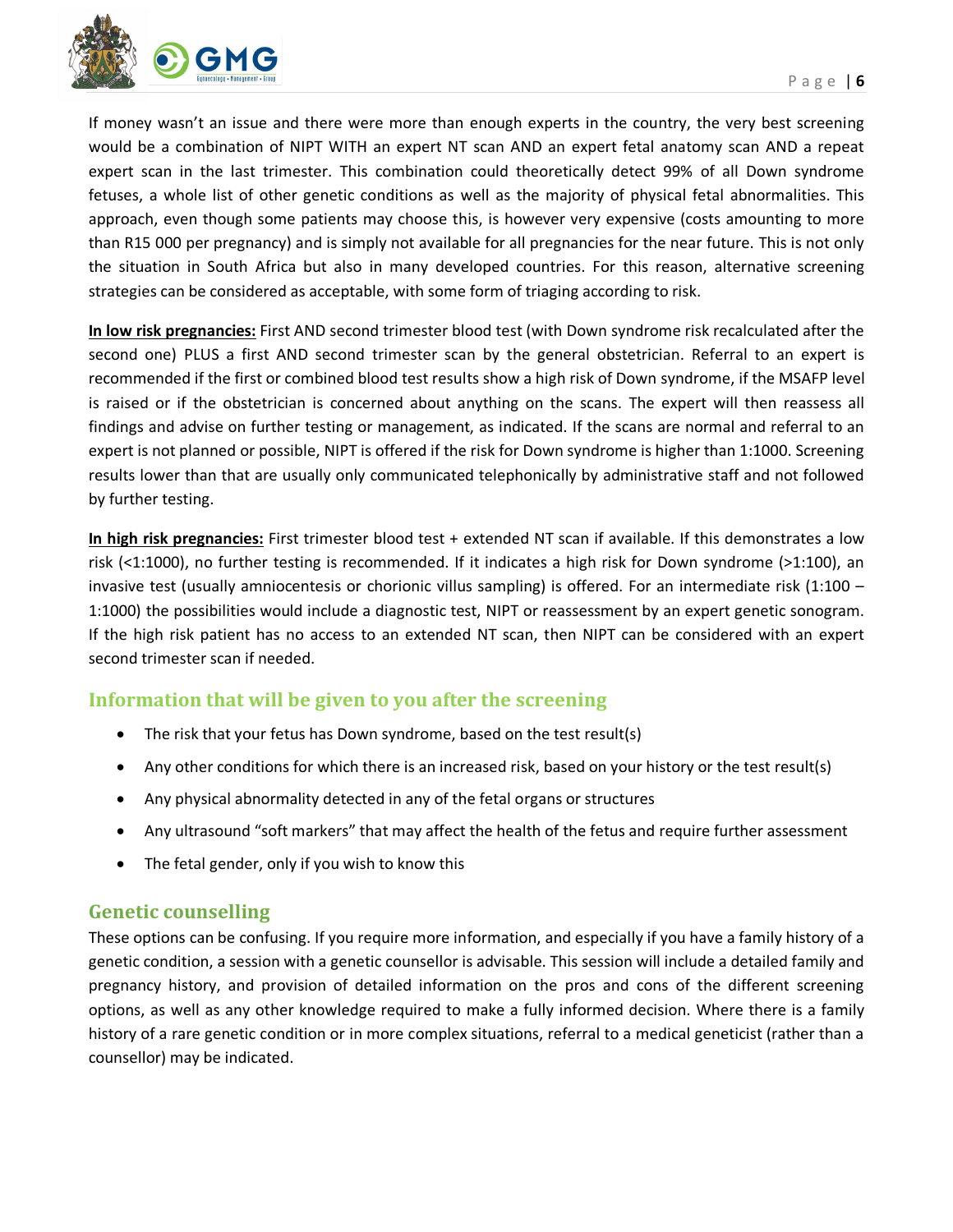

### **Glossary**

| Sensitivity           |                                                          | $=$ The chance of detecting an abnormality if it is present (e.g. a 60% sensitivity for Down    |  |  |
|-----------------------|----------------------------------------------------------|-------------------------------------------------------------------------------------------------|--|--|
| <b>Detection Rate</b> |                                                          | syndrome means that out of 10 babies with Down syndrome, 6 would show up with a "high           |  |  |
|                       | risk" result and 4 would show up with a low risk result) |                                                                                                 |  |  |
| False<br>positive     |                                                          | The chance of a "high risk" result if the baby is in fact normal (e.g. a 5% false positive rate |  |  |
| rate                  |                                                          | would mean that 1 in 20 of normal pregnancies would have a high risk result on the              |  |  |
|                       |                                                          | screening test)                                                                                 |  |  |
| False<br>negative     |                                                          | The chance that an abnormal baby would have presented with a "low risk" result - this will      |  |  |
| result                |                                                          | often result in the abnormality only being diagnosed after birth                                |  |  |

# Planning

I/we confirm that I/we have read the above information and that I/we have had the opportunity to discuss my/our questions with the doctor. I/we understand the differences and limitations of the different tests and feel confident that I am/we are sufficiently informed to make a decision on which tests I/we wish to undergo during this pregnancy. I/we opt for the following:

| <b>Test</b>                                                          |                                                              | <b>Yes</b> | <b>No</b> | If required |
|----------------------------------------------------------------------|--------------------------------------------------------------|------------|-----------|-------------|
| First trimester biochemical screening                                | (maternal blood test)                                        |            |           |             |
|                                                                      | Second trimester biochemical screening (maternal blood test) |            |           |             |
| MS-AFP                                                               | (maternal blood test)                                        |            |           |             |
| Cell-free DNA test (NIPT)                                            | (maternal blood test)                                        |            |           |             |
| Simple NT scan                                                       |                                                              |            |           |             |
| Extended NT scan (expert)                                            |                                                              |            |           |             |
| Fetal anatomy scan                                                   |                                                              |            |           |             |
| Second trimester detailed fetal assessment/genetic sonogram (expert) |                                                              |            |           |             |
| Invasive genetic test                                                |                                                              |            |           |             |
| Growth scan                                                          |                                                              |            |           |             |
| Third trimester detailed fetal assessment (expert)                   |                                                              |            |           |             |
| Genetic counselling (counsellor or geneticist)                       |                                                              |            |           |             |